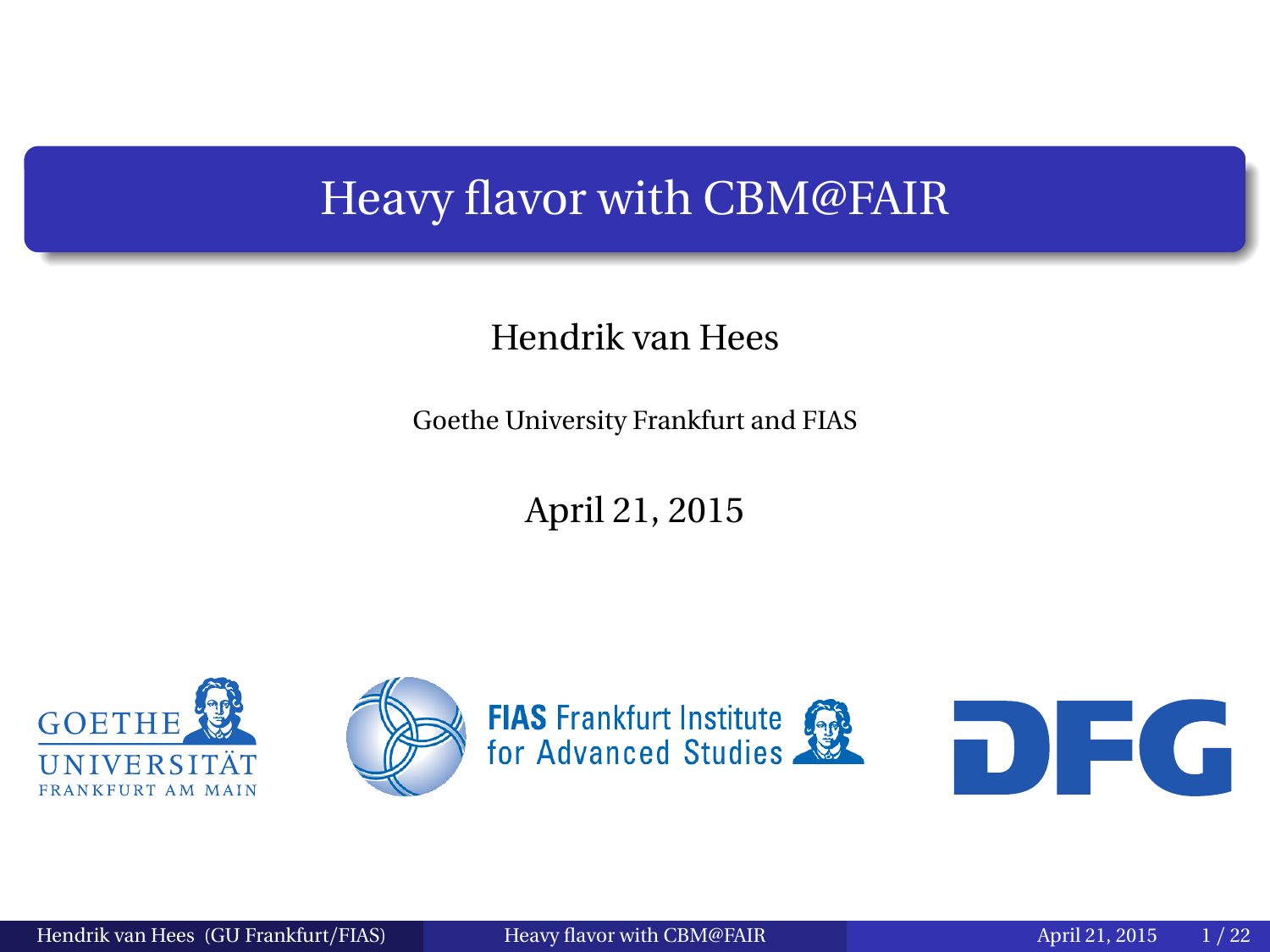

[Open-heavy-flavor observables](#page-3-0)



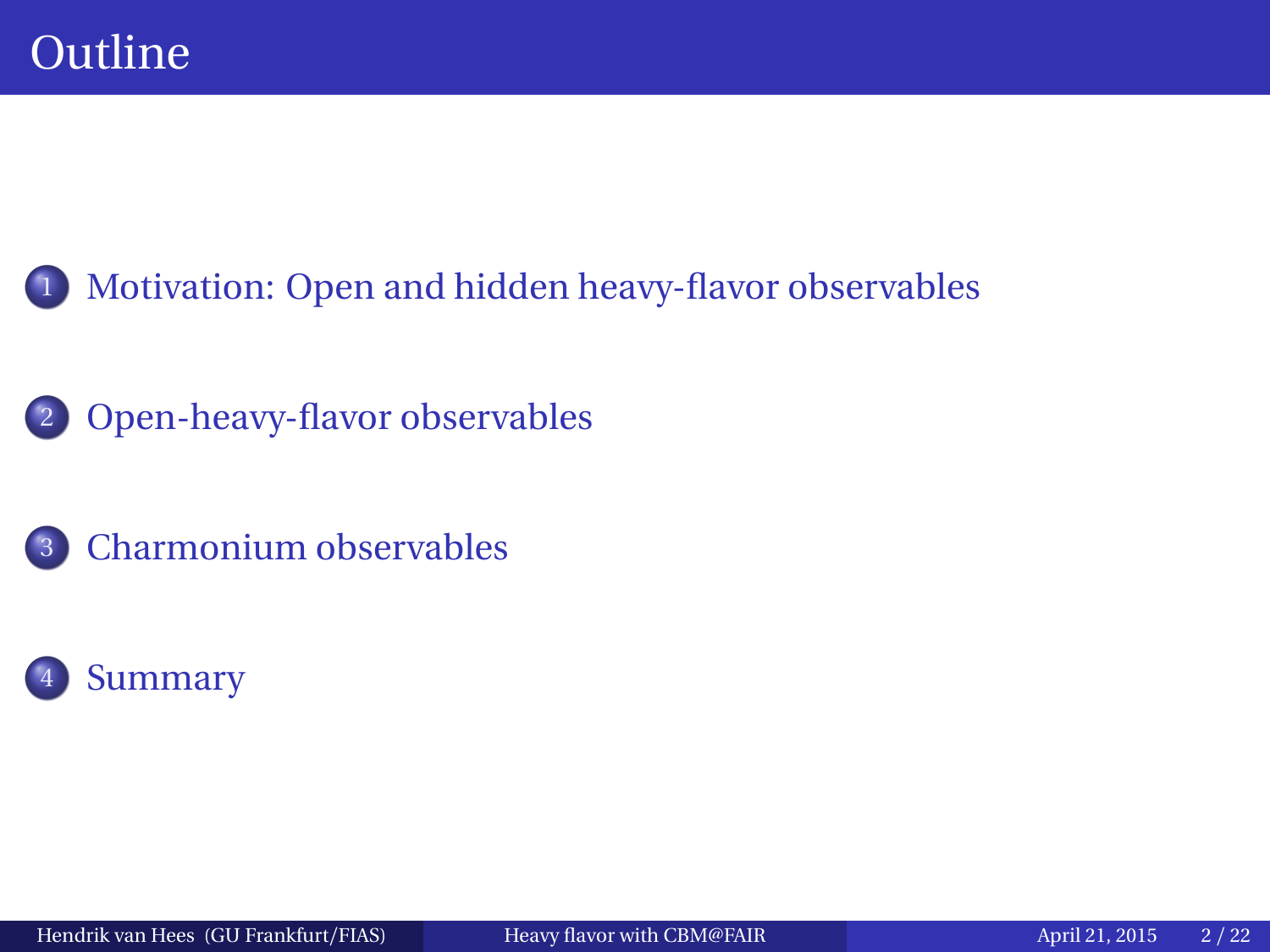## <span id="page-2-0"></span>**Motivation**

- Open heavy-flavor mesons
	- Fast equilibration of hot and dense matter in heavy-ion collisions
	- Heavy quarks as calibrated probe of QGP properties
		- produced in early hard collisions: well-defined initial conditions
		- not fully equilibrated due to large masses
		- heavy-quark diffusion ⇒ QGP- and hadron-transport properties
		- drag and diffusion coefficients
	- Questions at FAIR
		- importance of D and  $\overline{D}$  reactions in hadronic medium?
		- influence of high net-baryon density?
		- pp/pA baseline mandatory for theory!
- Charmonia
	- Matsui and Satz (1986): Melting of quarkonia in OGP
		- $\bullet$  suppression  $\leftrightarrow$  regeneration in QGP
		- $\bullet$  binding  $\leftrightarrow$  color screening, dissociation through collisions
		- importance of hadronic processes?
	- Questions at FAIR
		- charmonia in medium at low energies?
		- again pp/pA baseline needed!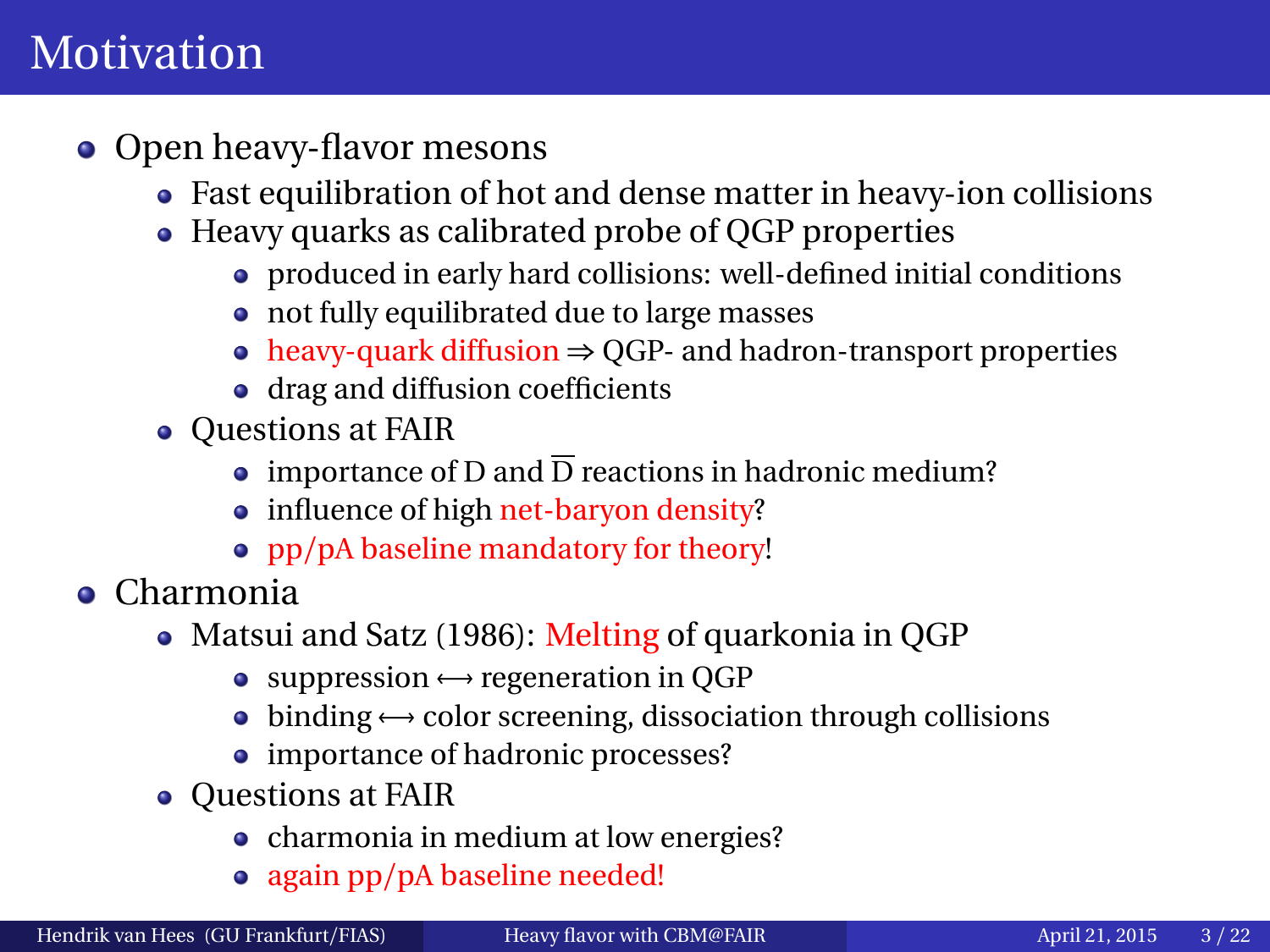# <span id="page-3-0"></span>Open-heavy-flavor transport in Heavy-Ion collisions



hard production of HQs described by  $PDF's + pQCD$  ( $PYTHIA$ )

*c*,*b* quark



HQ rescattering in QGP: Langevin simulation drag and diffusion coefficients from microscopic model for HQ interactions in the sQGP



Hadronization to *D*,*B* mesons via quark coalescence + fragmentation



semileptonic decay ⇒ "non-photonic" electron observables *e*±  $V_e$   $R_{AA}^{e^+e^-}(p_T), v_2^{e^+e^-}(p_T)$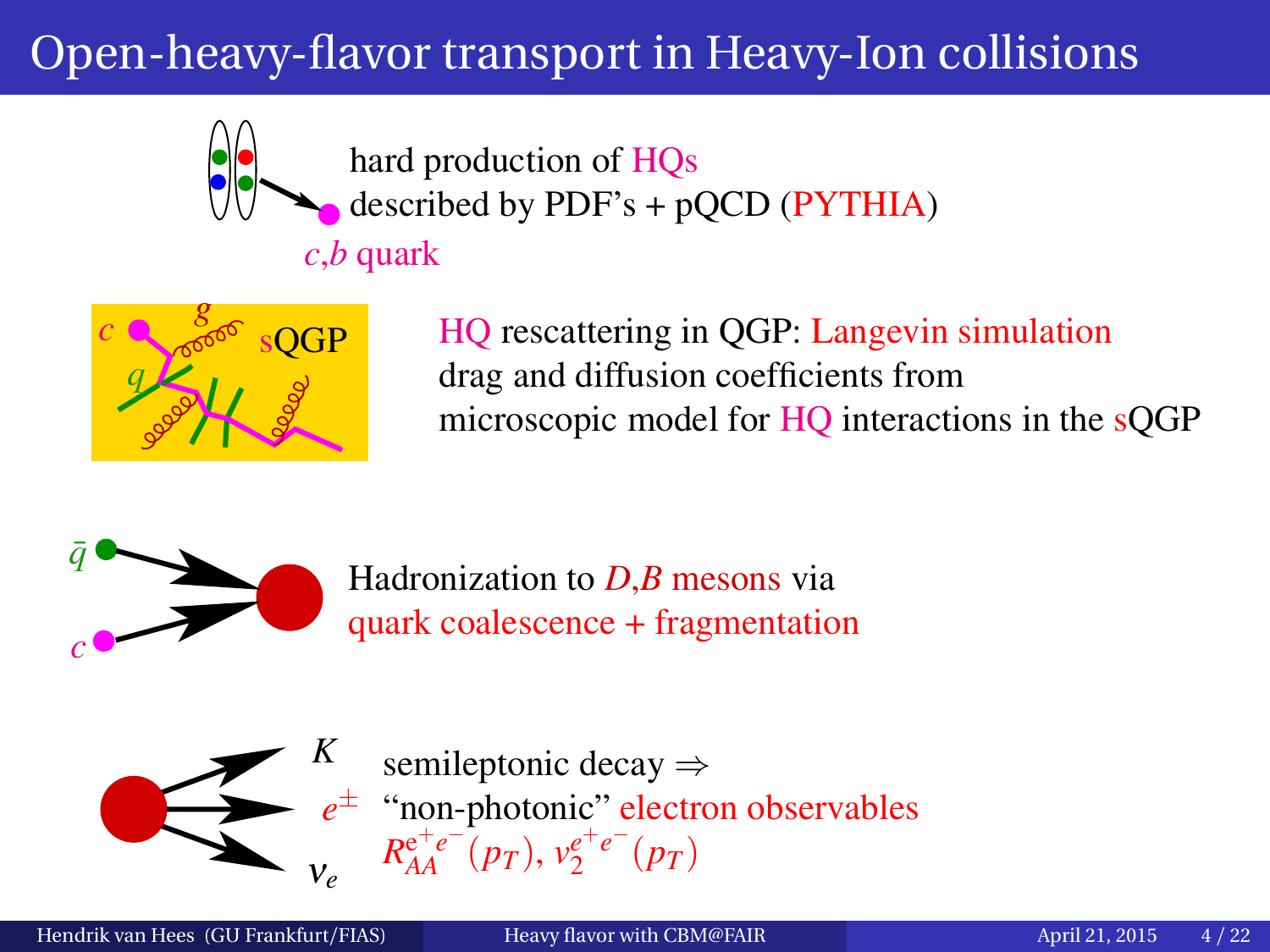- Langevin process: friction force + Gaussian random force
- in the (local) rest frame of the heat bath

$$
\begin{aligned} \mathbf{d}\vec{x} &= \frac{\vec{p}}{E_p} \mathbf{d}\,t, \\ \mathbf{d}\vec{p} &= -A\,\vec{p}\,\mathbf{d}\,t + \sqrt{2\mathbf{d}t} \big[\sqrt{B_0}P_\perp + \sqrt{B_1}P_\parallel\big]\,\vec{w} \end{aligned}
$$

- ◆  $\vec{w}$ : normal-distributed random variables
- *A*: friction (drag) coefficient
- $\bullet$  *B*<sub>0,1</sub>: diffusion coefficients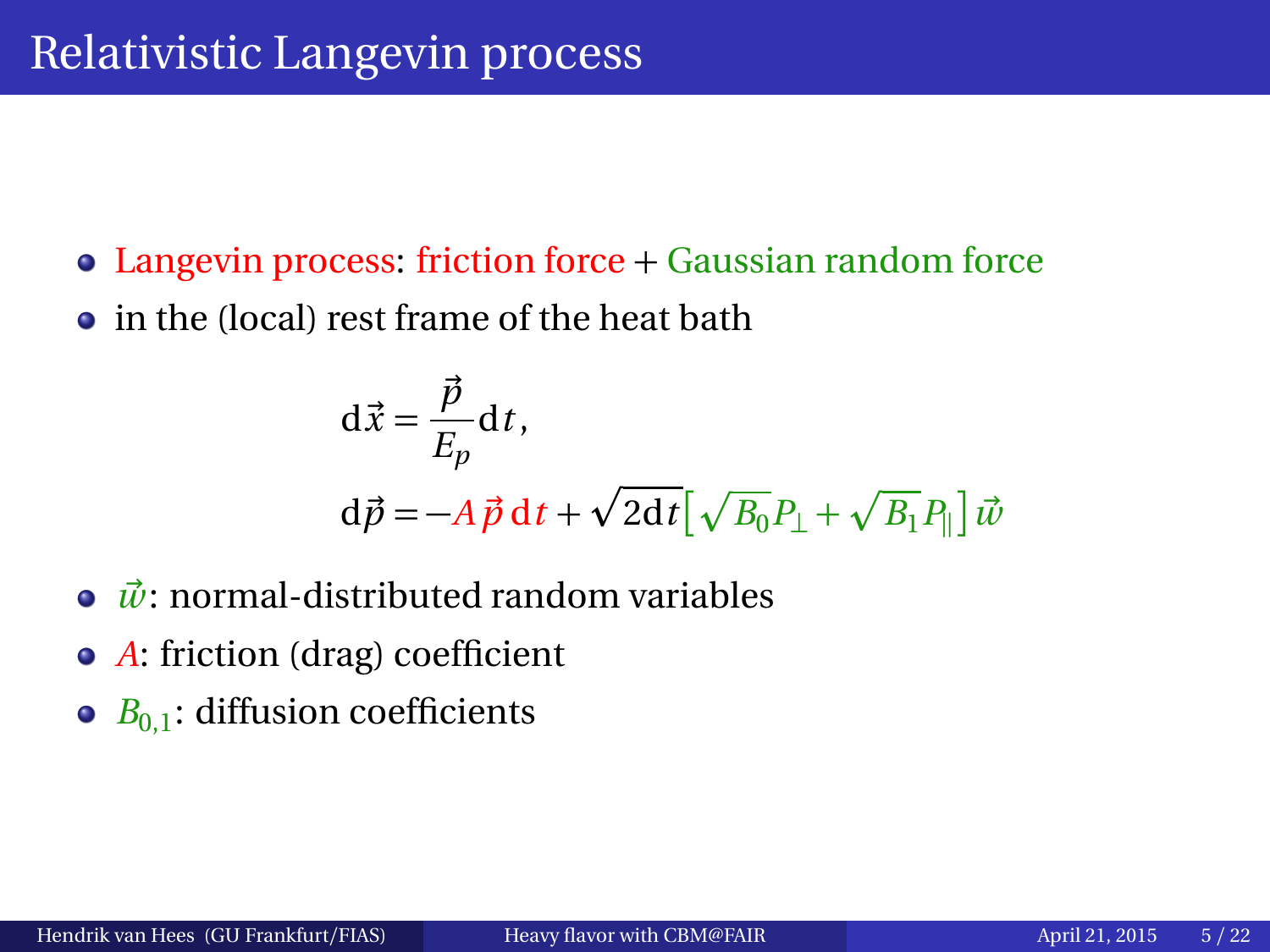## Non-perturbative interactions: Resonance Scattering

- General idea: Survival of *D* and *B*-meson like resonances above *T<sup>c</sup>*
- model based on chiral symmetry (light quarks) HQ-effective theory
- elastic heavy-light-(anti-)quark scattering



• *D* - and *B* - meson like resonances in sQGP



#### **•** parameters

- $m_D = 2$  GeV,  $\Gamma_D = 0.4...0.75$  GeV
- $m_B = 5$  GeV,  $\Gamma_B = 0.4...0.75$  GeV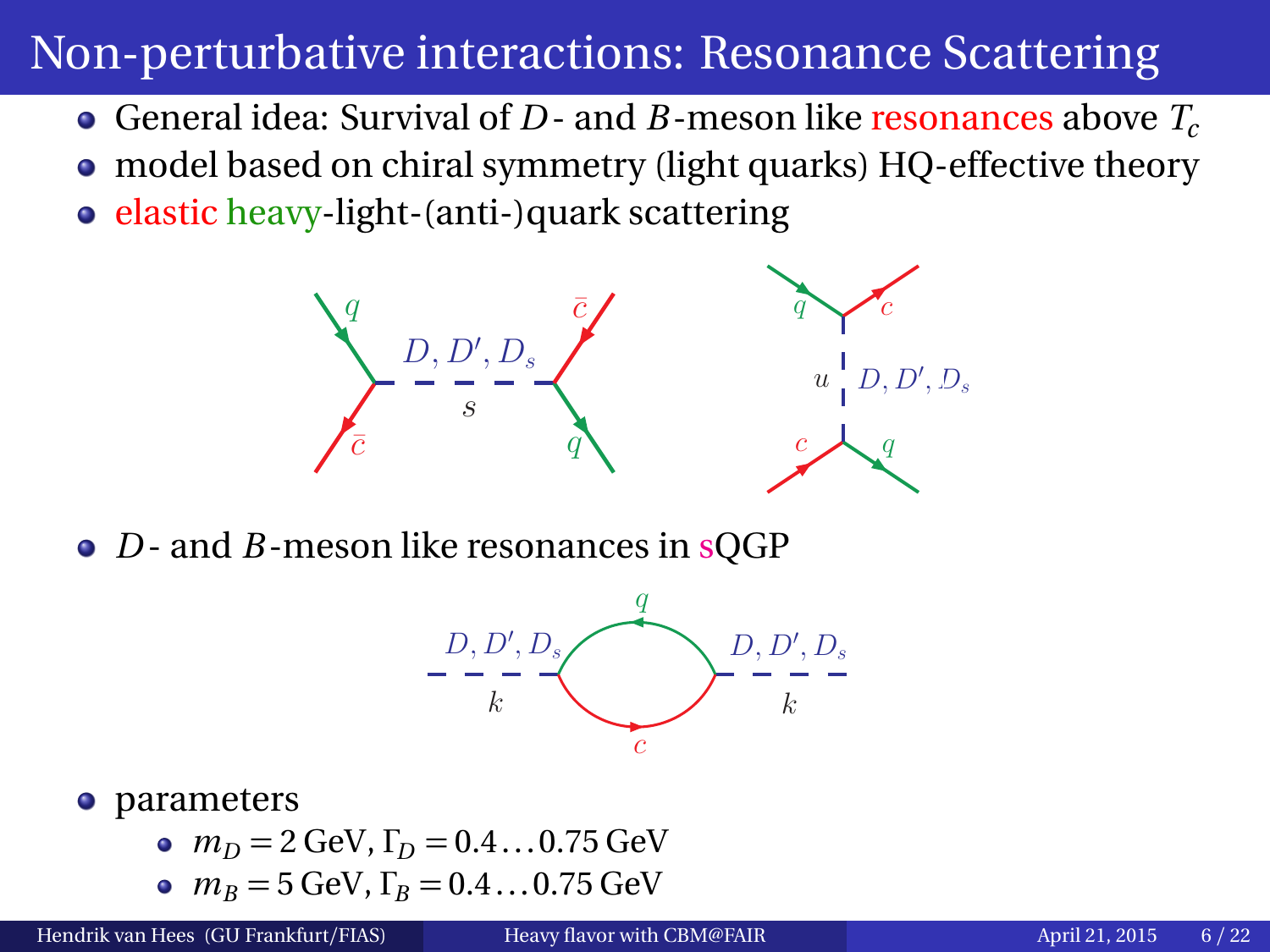#### T-matrix

**•** Brueckner many-body approach for elastic  $Qq$ ,  $Q\bar{q}$  scattering



- *V*: static  $q\bar{q}$  potential from lattice QCD (*F* and *U*)
- reduction scheme: 4D Bethe-Salpeter → 3D Lipmann-Schwinger
- *S* and *P* waves

[HvH, M. Mannarelli, V. Greco, R. Rapp, Phys. Rev. Lett. **100**, 192301 (2008)]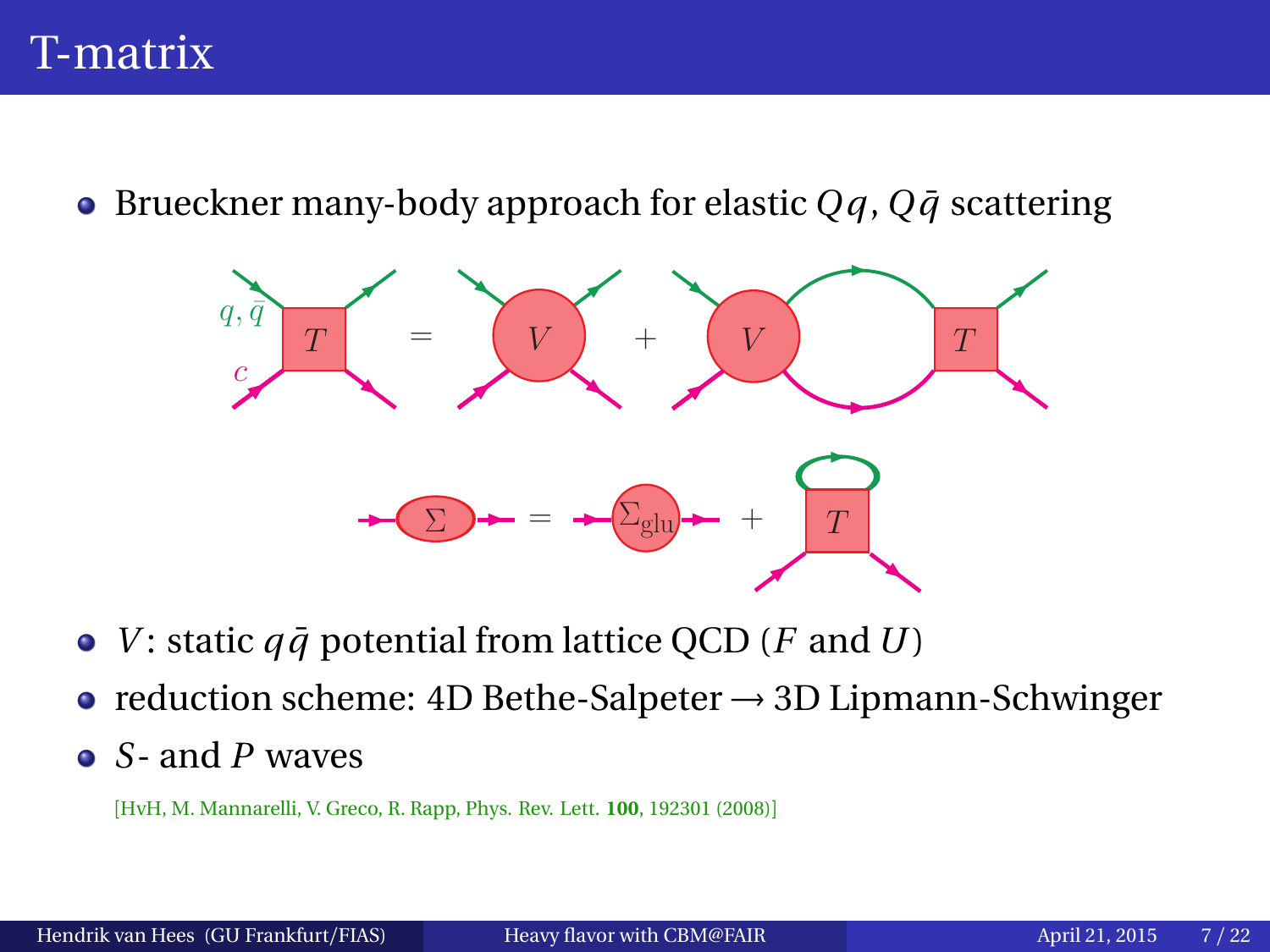## T-matrix results



- resonance formation at lower temperatures  $T \simeq T_c$
- melting of resonances at higher *T*
- $\bullet$  model-independent assessment of elastic *Qq*, *Qq*<sup> $\bar{q}$ </sup> scattering!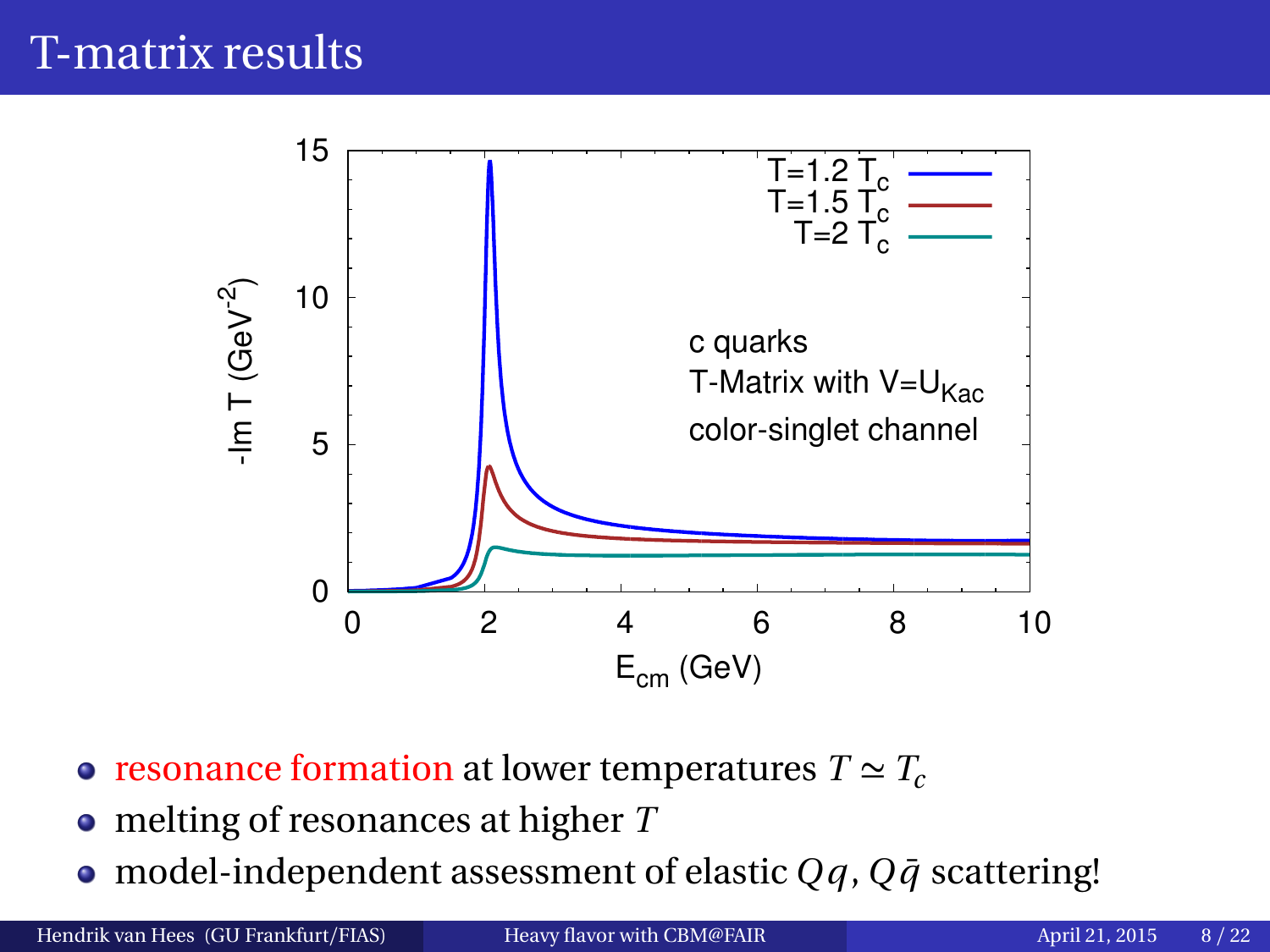#### Nonphotonic electrons at RHIC

- UrQMD-hydro hybrid model for bulk evolution
- Langevin simulation for heavy quarks
- **o** form D and B mesons via quark-antiquark coalescence
- use PYTHIA for semi-leptonic decays
- comparison to non-photonic electron data from PHENIX (200 *A*GeV Au-Au collisions)

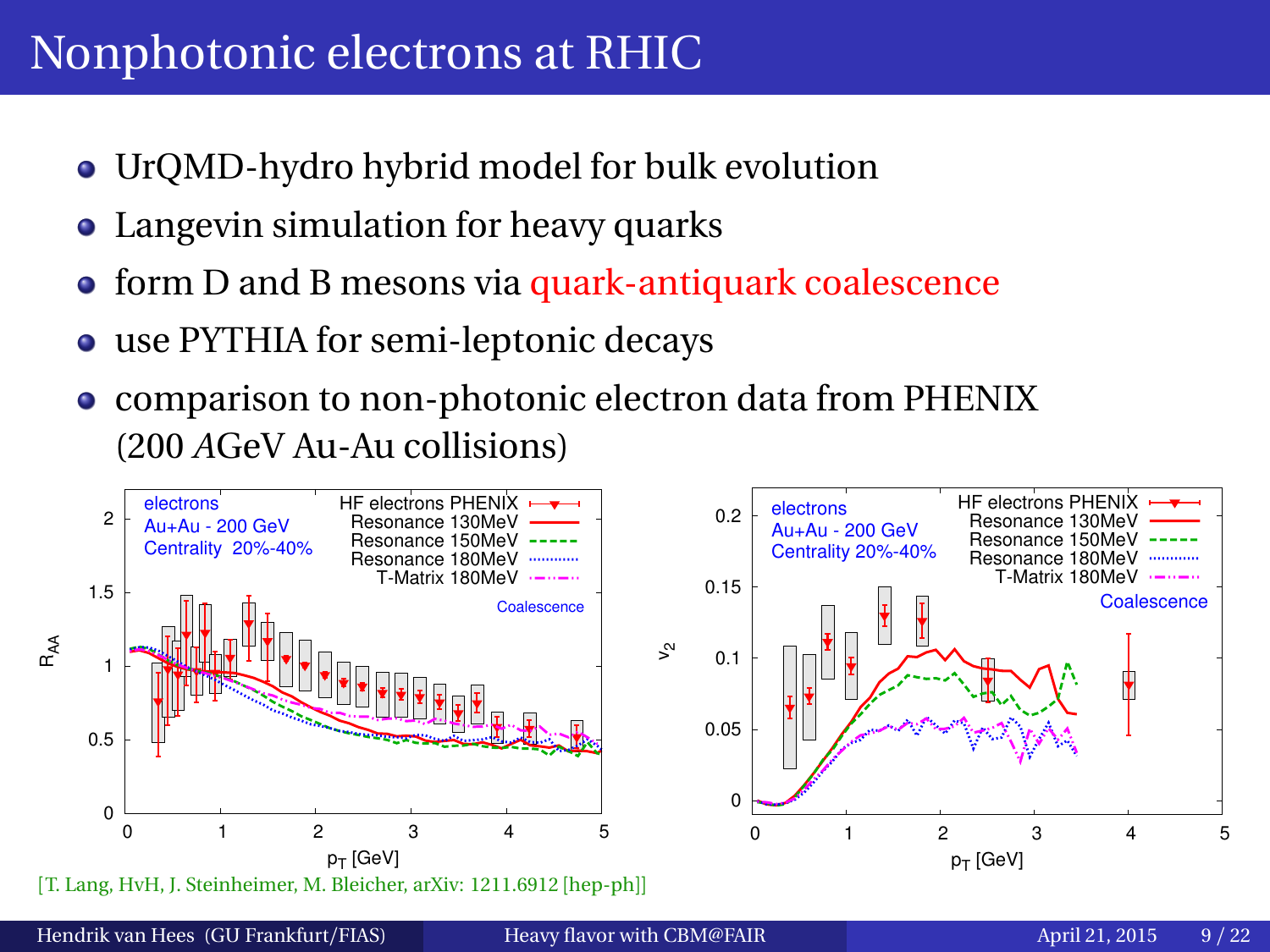#### D mesons at LHC

- UrQMD-hydro hybrid model for bulk evolution
- Langevin simulation for heavy quarks
- **•** form D via quark-antiquark coalescence
- comparison to D-meson data from ALICE (2.76 *A*TeV Pb-Pb  $\bullet$ collisions)

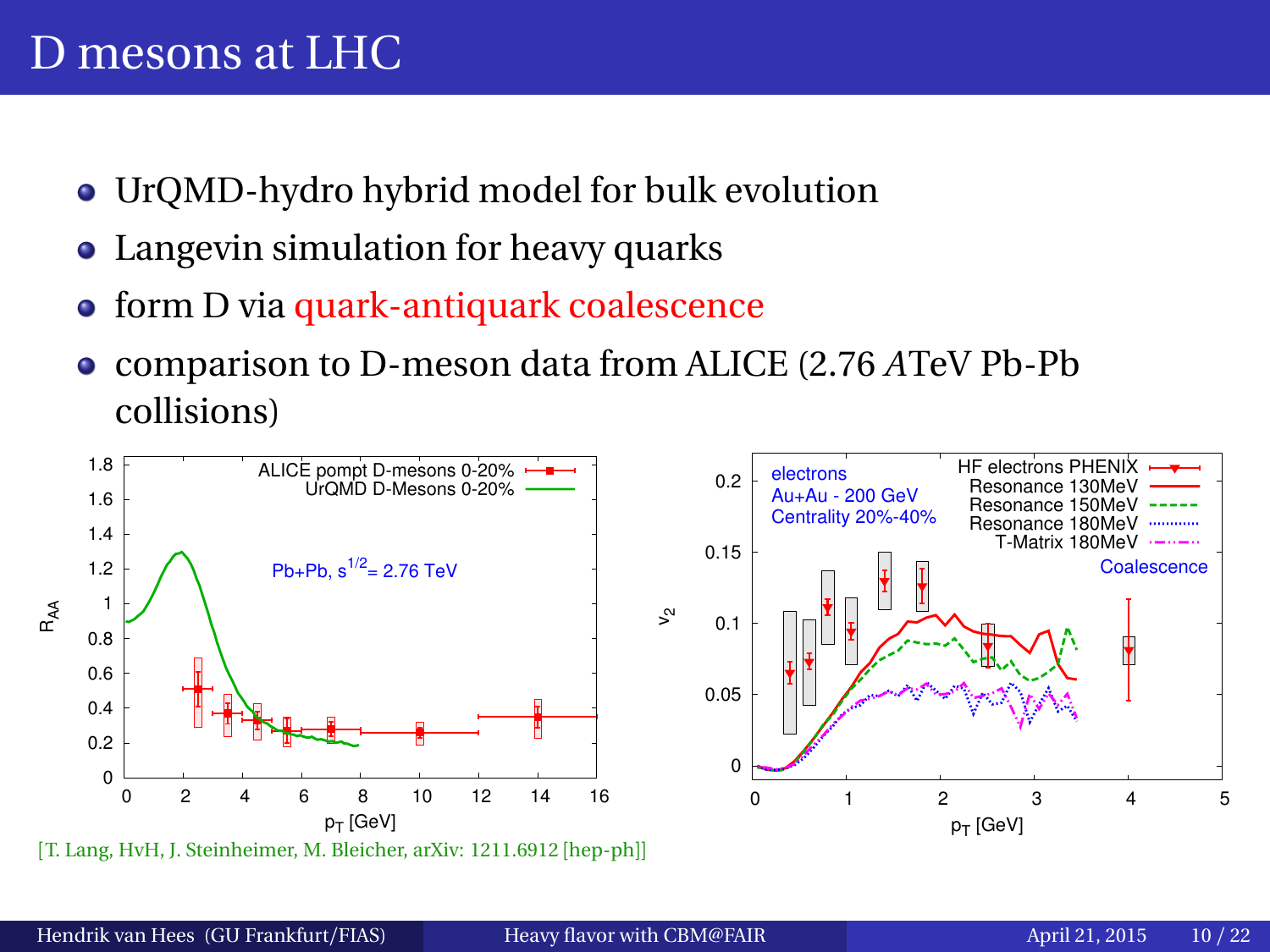#### D mesons at FAIR (Pb Pb at 25*A*GeV)

- UrQMD-hydro hybrid model for bulk evolution
- Langevin simulation for heavy quarks
- form D via quark-antiquark coalescence
- large sensitivity to initial HQ distributions (use estimates from HSD and PYTHIA)
- mandatory to get pp (and pA?) baseline from CBM!



Hendrik van Hees (GU Frankfurt/FIAS) [Heavy flavor with CBM@FAIR](#page-0-0) April 21, 2015 11/22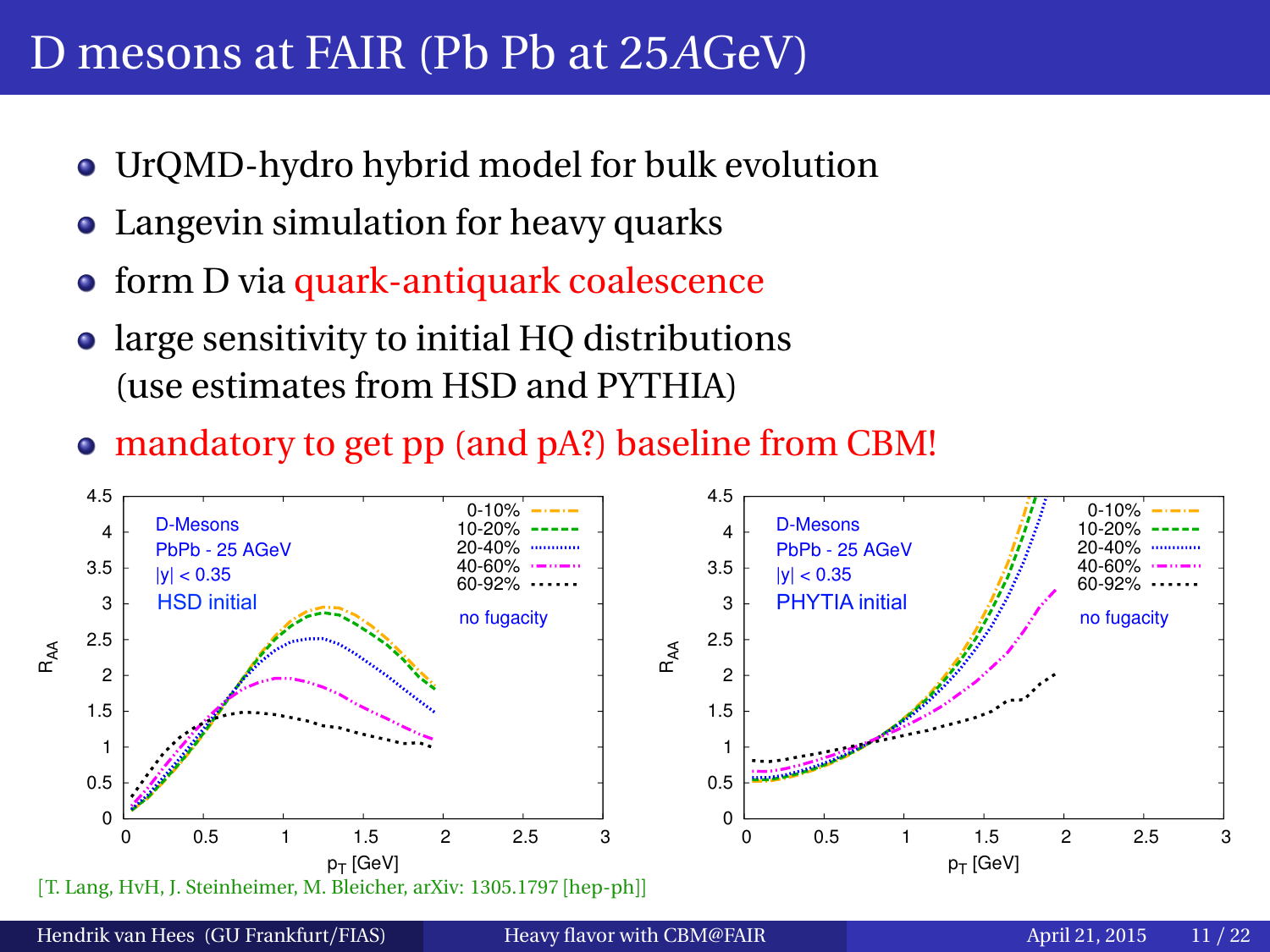#### D mesons at FAIR (Pb Pb at 25*A*GeV)

- **•** form D via quark-antiquark coalescence
- large sensitivity to initial HQ distributions (use estimates from HSD and PYTHIA)



[T. Lang, HvH, J. Steinheimer, M. Bleicher, arXiv: 1305.1797 [hep-ph]]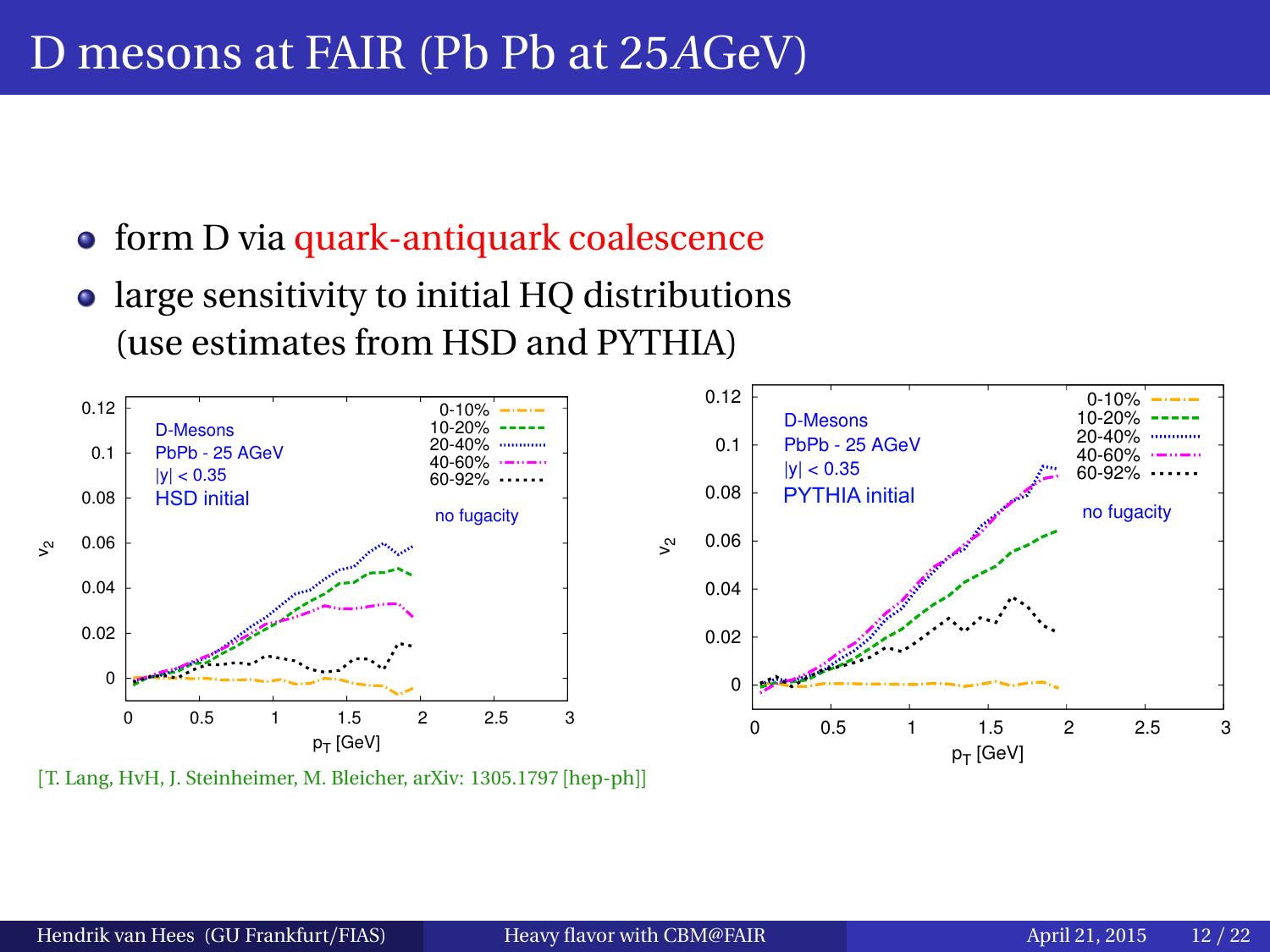#### D mesons at FAIR (Pb Pb at 25*A*GeV)

- form D via quark-antiquark coalescence
- large sensitivity to initial HQ distributions (use estimates from HSD and PYTHIA)
- large  $\mu_B$  in resonance model:  $\overline{c}$  more dragged than  $c$



[T. Lang, HvH, J. Steinheimer, M. Bleicher, arXiv: 1305.1797 [hep-ph]]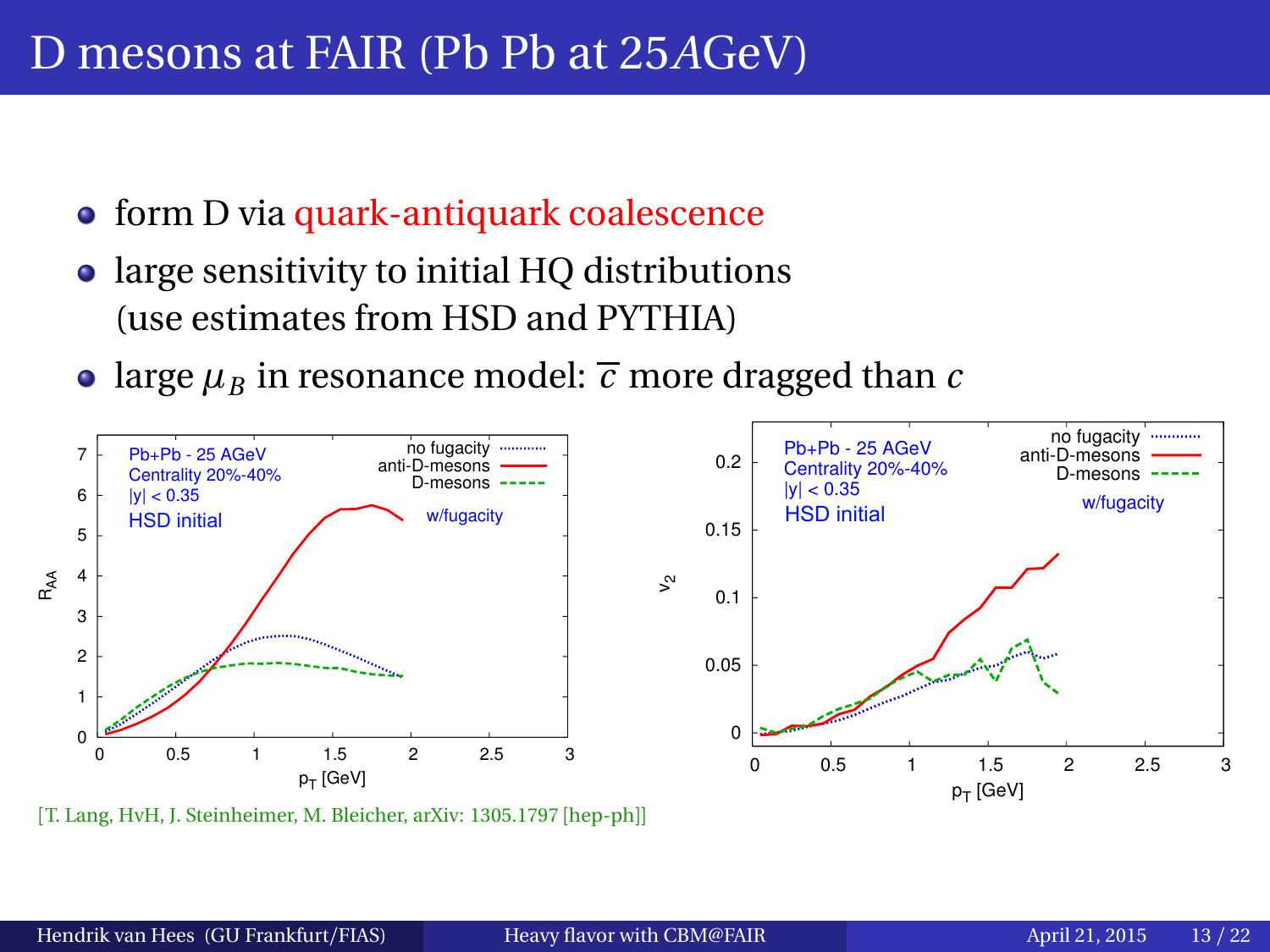# Dileptons from correlated DD decays

 $\bullet$  for  $m_{\phi} \lesssim M_{\ell^+\ell^-} \lesssim m_{I/\psi}$ :

dilepton emission from thermal  $\overline{QGP}$  and from correlated  $D\overline{D}$  decays

• medium modifications of D and  $\overline{D}$  destroy correlations



[T. Lang, HvH, J. Steinheimer, M. Bleicher, arXiv: 1305.7377 [hep-ph]]

Hendrik van Hees (GU Frankfurt/FIAS) [Heavy flavor with CBM@FAIR](#page-0-0) April 21, 2015 14/22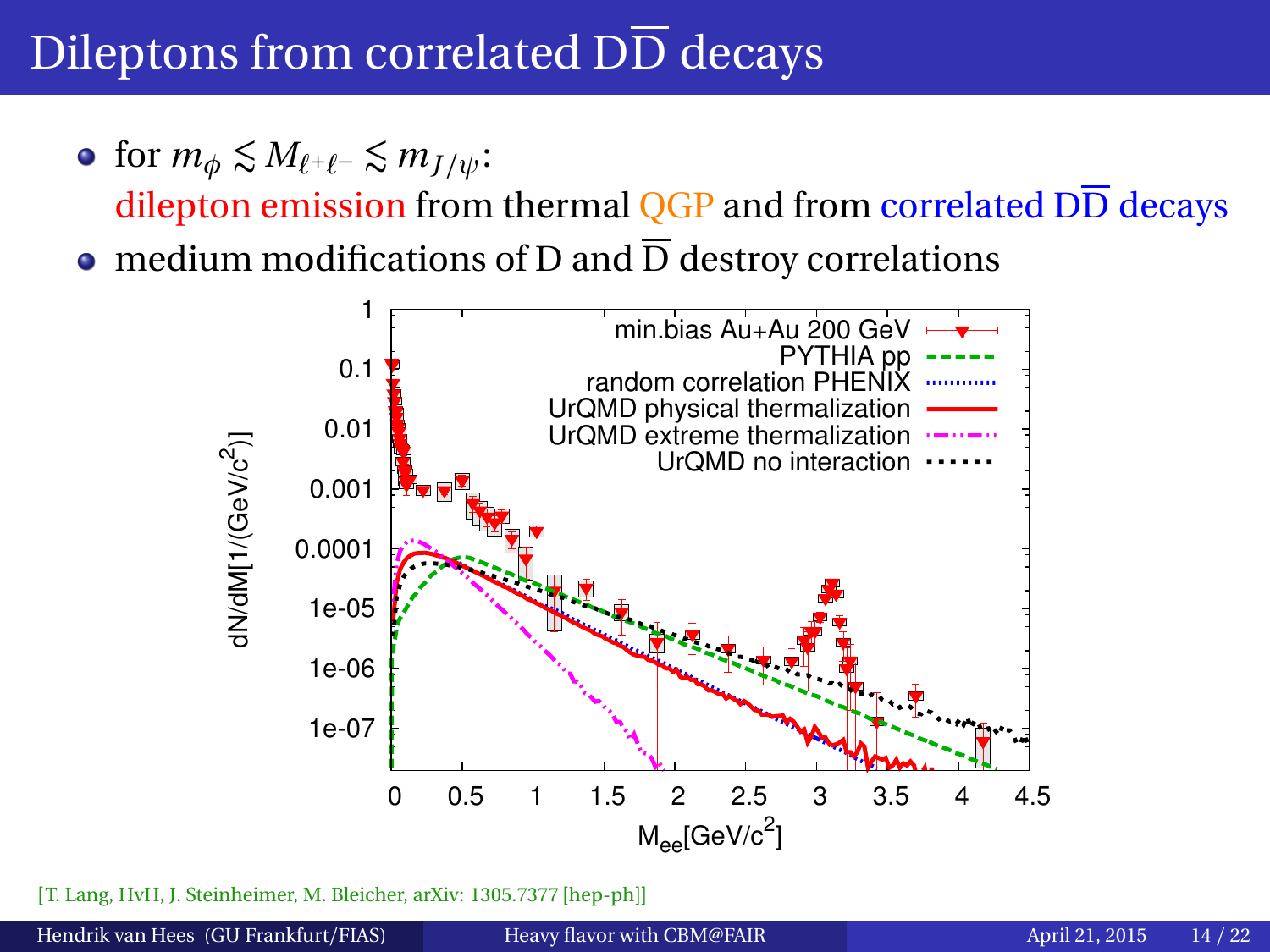## <span id="page-14-0"></span>Charmonia in AA collisions

 $\circ$   $c\bar{c}$  bound states: non-relativistic Schrödinger eq.

$$
\left[2m_c - \frac{\Delta}{m_c} + V(r)\right] \psi(\vec{r}) = m_{\psi} \psi(\vec{r})
$$

• in vacuum: Cornell potential

$$
V(r) = \sigma r - \frac{\alpha}{r}
$$

- in the vacuum: good charmonia (bottomonia) spectroscopy
- potential in medium?
	- expect some (partial) screening
	- Matsui, Satz (1986): melting of charmonia in medium
	- newer developments: NRQCD methods in medium [N. Brambilla et al] ; thermal T-matrix approach with lQCD potentials

[S. Y. F. Liu, R. Rapp, arXiv:1501.07892 [hep-ph]]

• at low energies: hadronic interactions?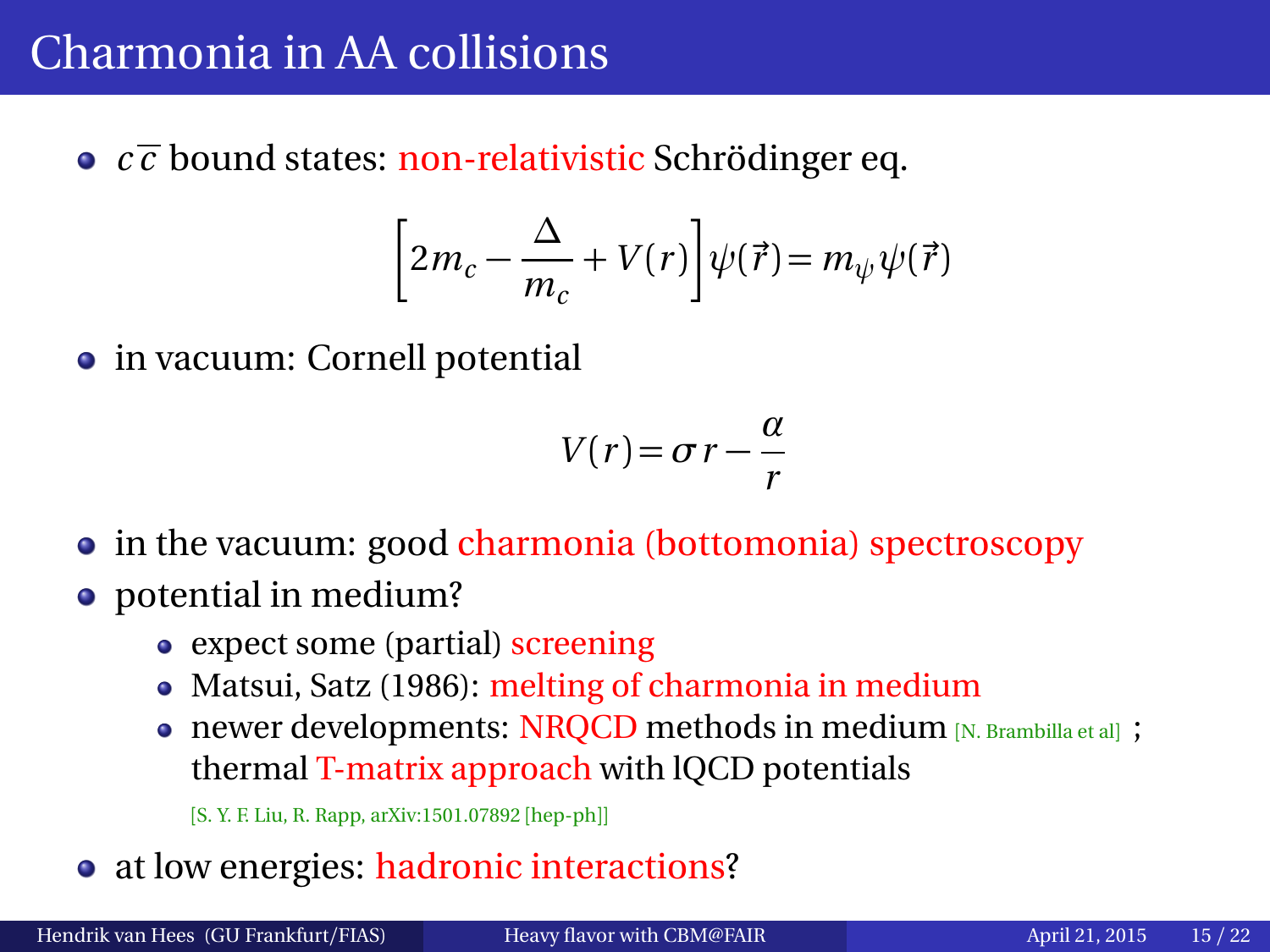#### • production dominated by gluon fusion



[L. Kluberg, H. Satz, Landolt-Börnstein, arXiv:0901.3831 [hep-ph]]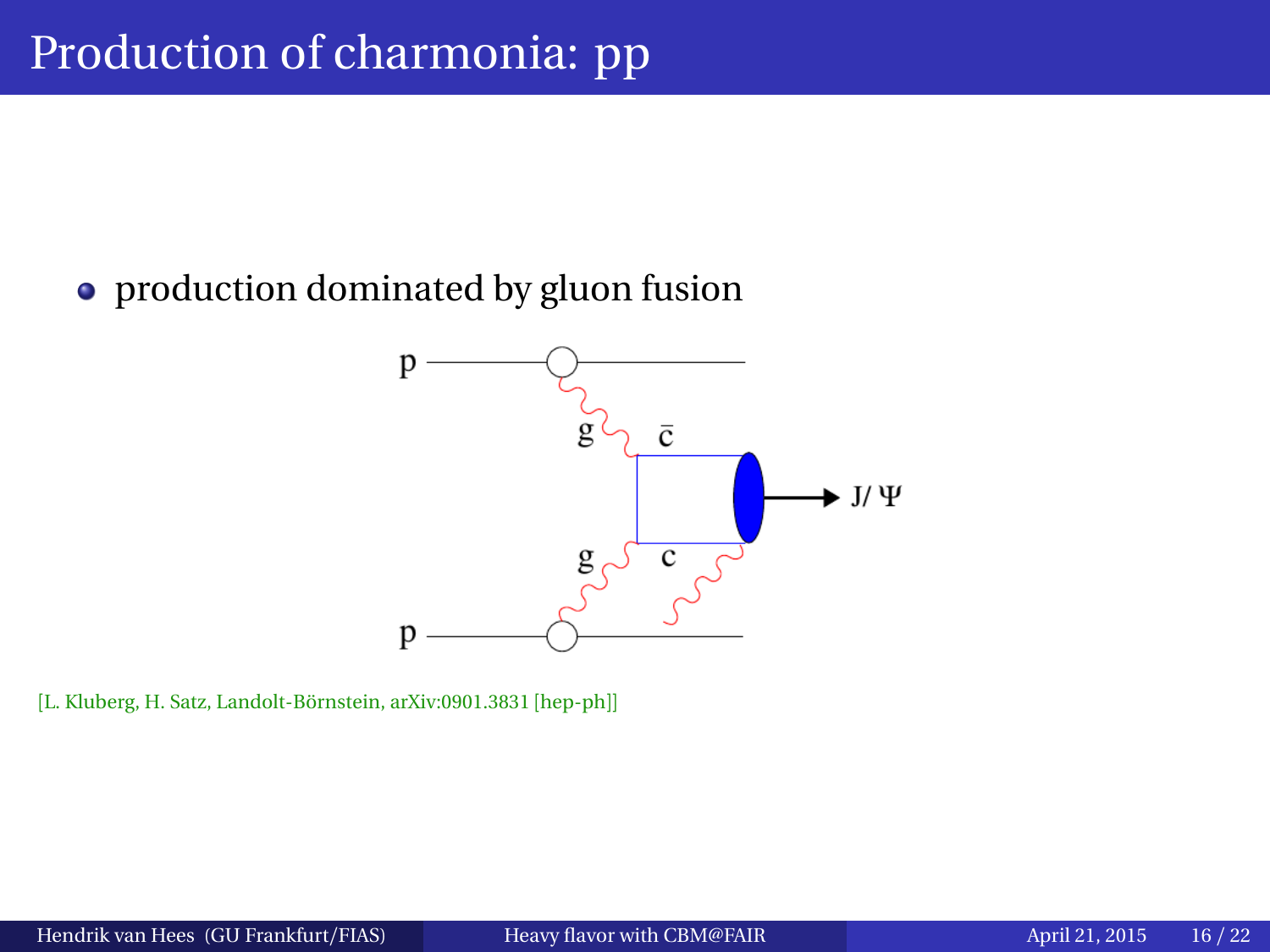## Production of charmonia: pA

• in pA: cold nuclear-matter effects



shadowing/anti-shadowing: nuclear modification of *f<sup>g</sup>* :



[L. Kluberg, H. Satz, Landolt-Börnstein, arXiv:0901.3831 [hep-ph]]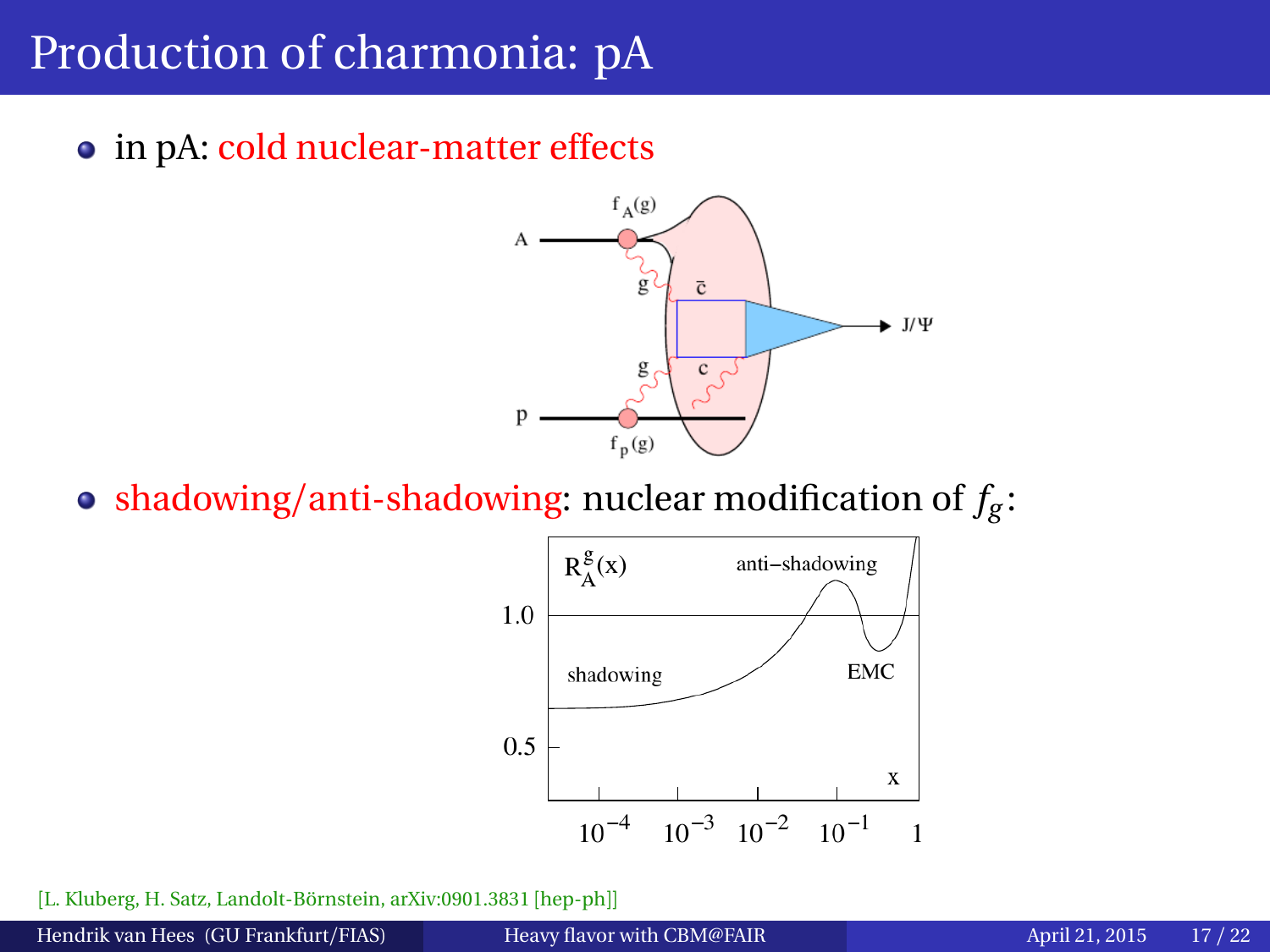#### Charmonia in AA: suppression  $\leftrightarrow$  regeneration

- at high energies: QGP formation
- suppression and regeneration of charmonia
- relative to formation in  $pp + CNM$  effects!
- gluon absorption; Bhanot + Peskin: strongly bound states;  $g + J/\psi \rightarrow c + \overline{c}$
- suppressed for weak binding (higher temperatures!): quasifree dissociation;  $g + J/\psi \rightarrow c + \overline{c} + g$



[R. Rapp, HvH, in HwaQuark Gluon Plasma IV, arXiv: 0903.1096 [hep-ph]]

• and inverse reaction (detailed balance!): regeneration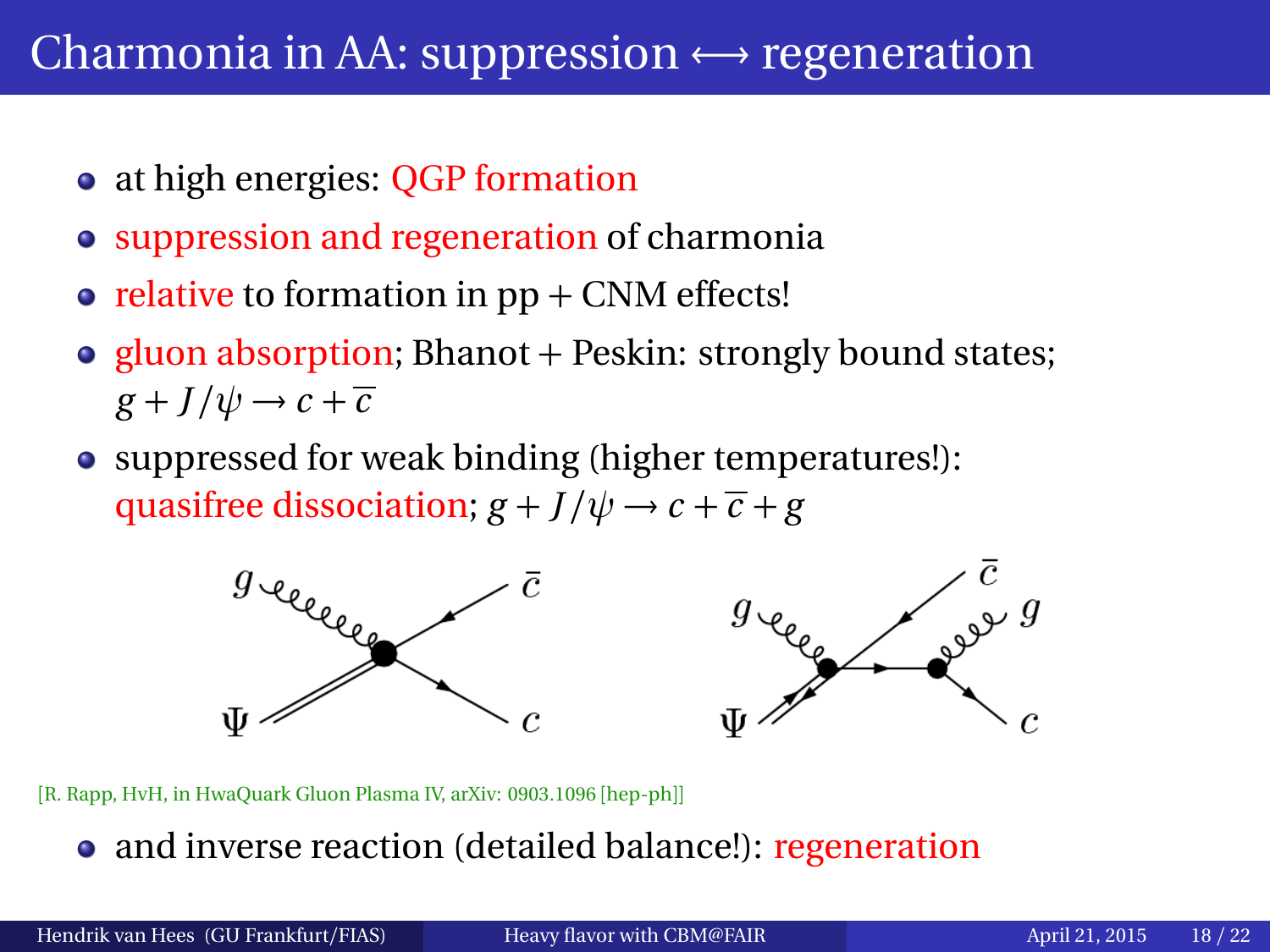#### Charmonia in AA: suppression  $\leftrightarrow$  regeneration

- at low energies: reactions in hot/dense hadronic matter:  $J/\psi + h \leftrightarrow D\overline{D}$
- gluo effect [Bhanot, Peskin 1979; Kharzeev, Satz 1995]
- **comover quark exchange** [Brodsky, Müller 1988; Martins, Blaschke, Quack 1994; Matinyan, Müller 1998]

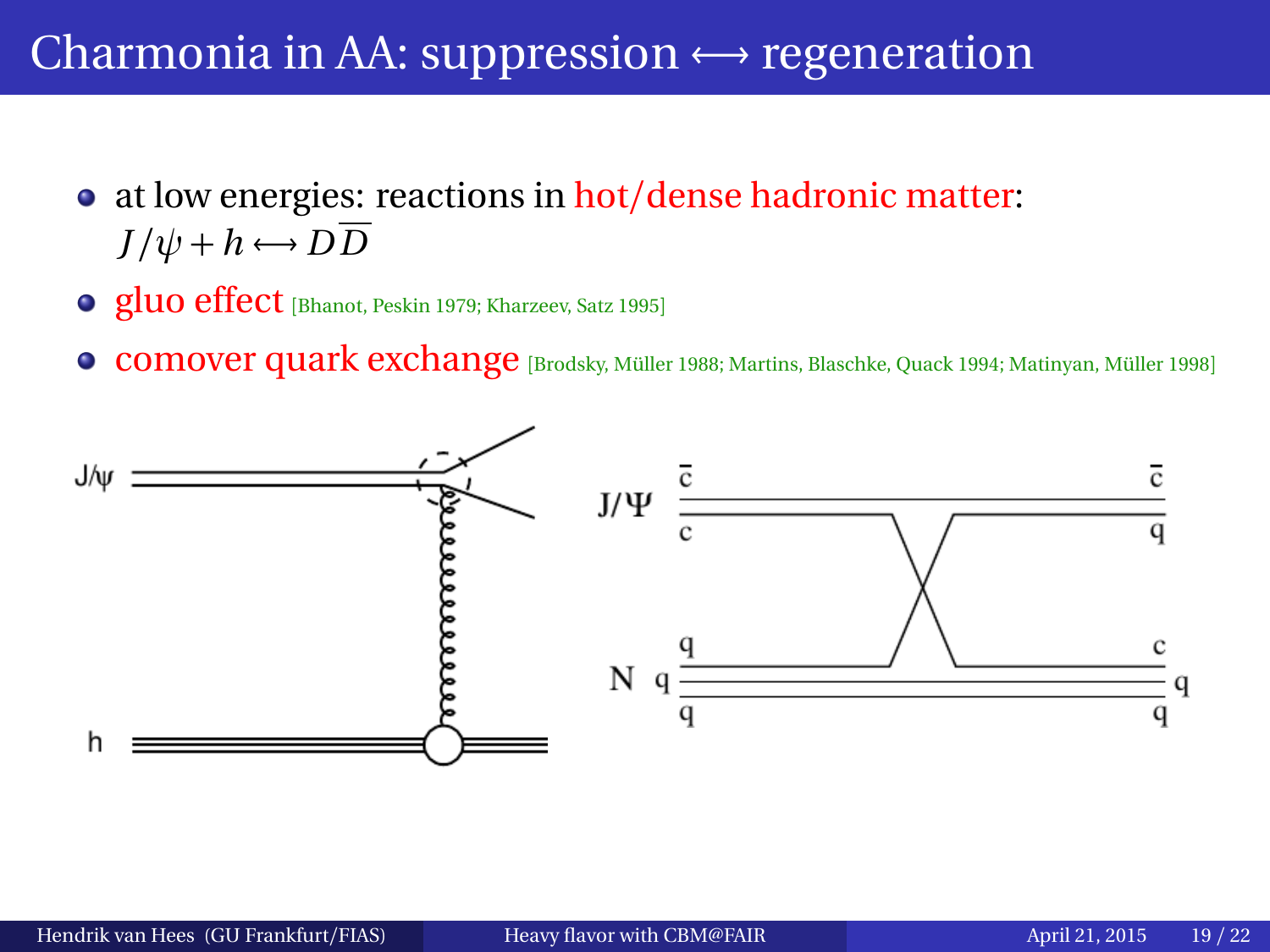#### Charmonia in AA: suppression  $\leftrightarrow$  regeneration



[H. Satz, talk at H4F Heavy-Quark Workshop 2014]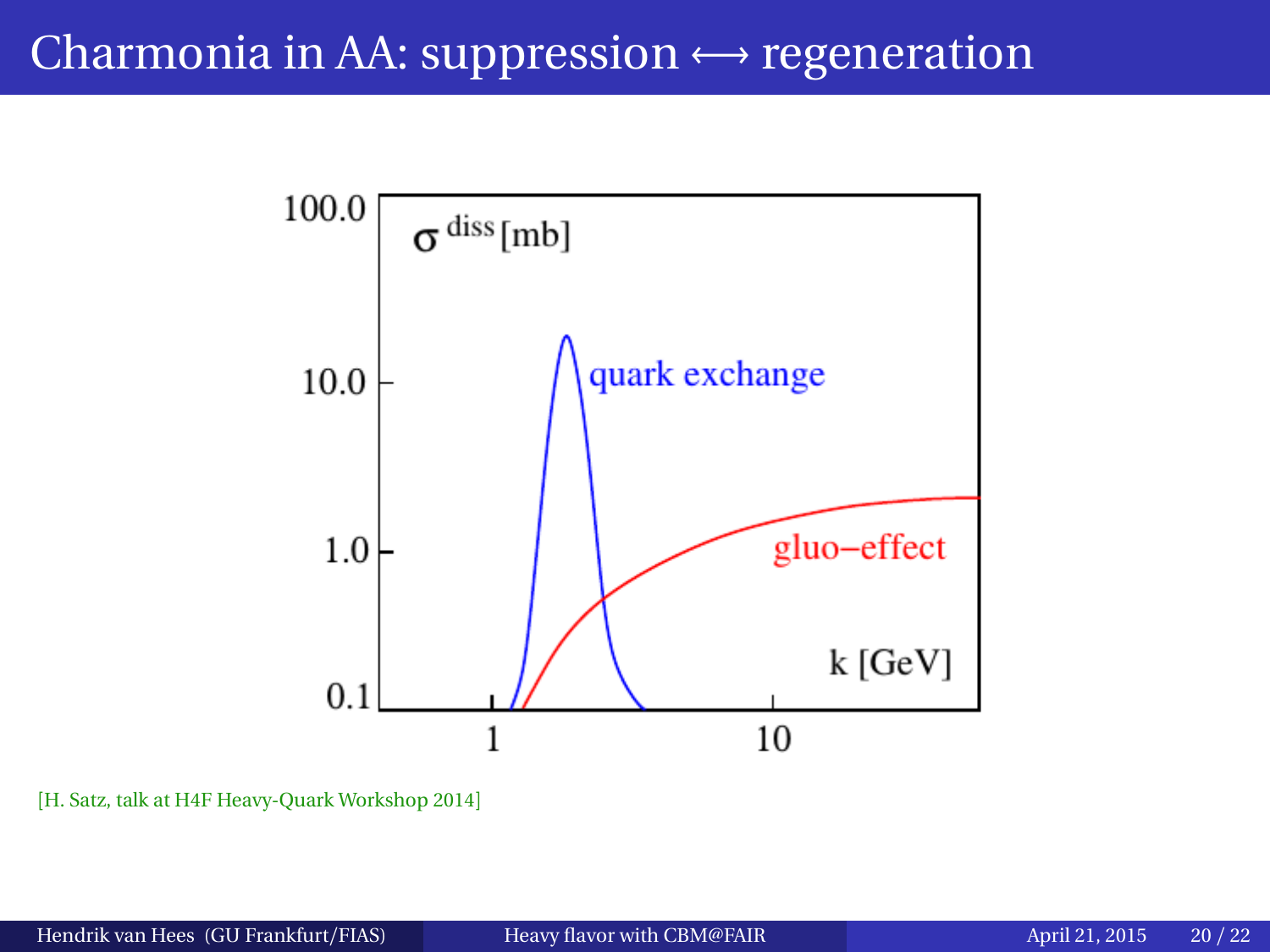- want to learn about charmonia in dense/hot hadronic medium
- need to understand total charm-production cross sections at low energies for pp, pA, and AA
- need all this for both open and hidden charm
- $\frac{1}{2}$  if possible at same  $\sqrt{s}$